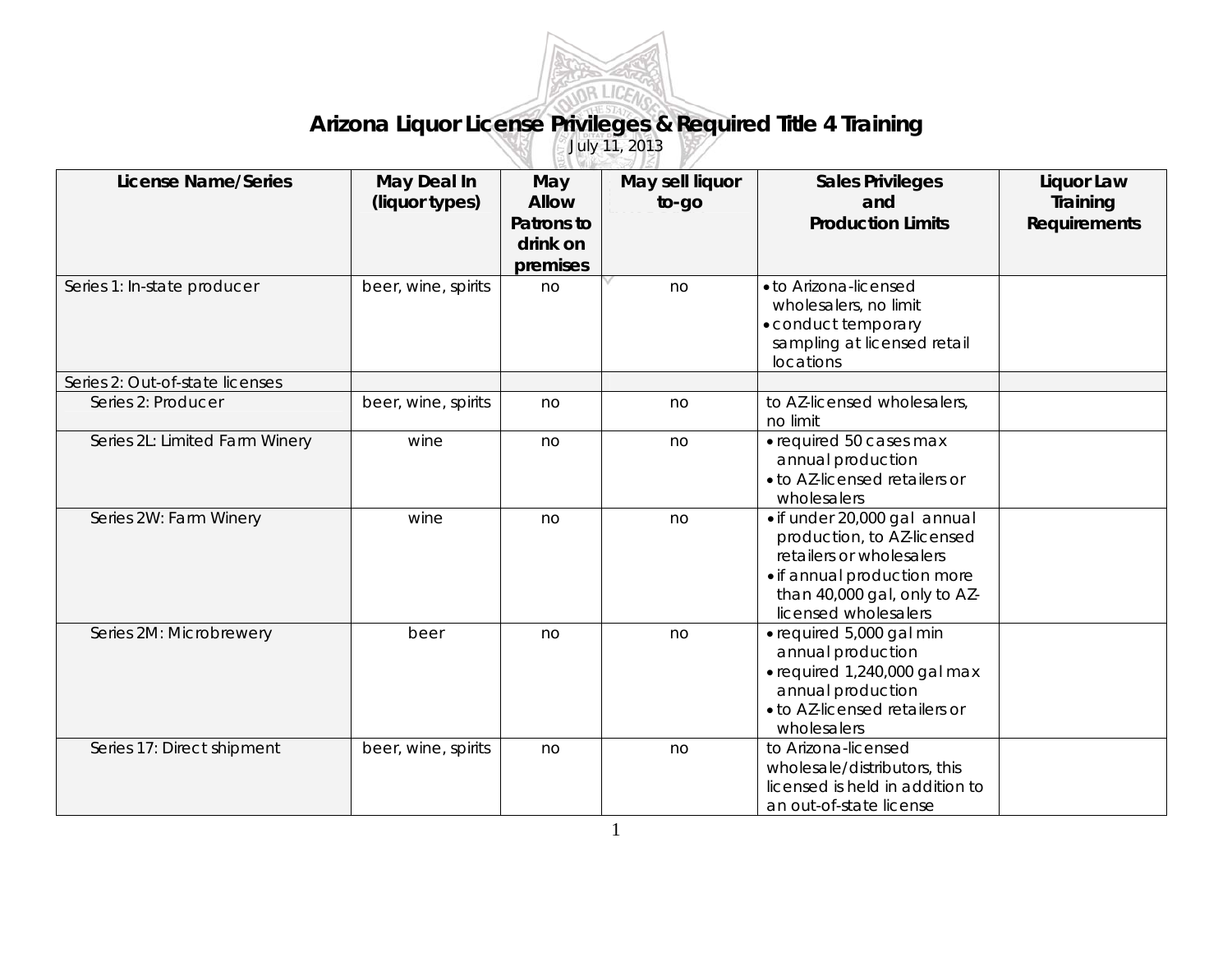|                                 |                     |          |                    | (series 2, 2L, 2W, or 2M)                          |                          |
|---------------------------------|---------------------|----------|--------------------|----------------------------------------------------|--------------------------|
| <b>License Name/Series</b>      | <b>Liquor Types</b> | Sell to  | Sell liquor to-go  | <b>Non-consumer Sales</b>                          | Liquor Law               |
|                                 | Permitted to        | consume  |                    | <b>Privileges</b>                                  | <b>Training Required</b> |
|                                 | Deal In             | on       |                    | and                                                |                          |
|                                 |                     | premises |                    | <b>Production Limits</b>                           |                          |
| Series 3: In-state microbrewery | beer                | yes, if  | yes, if produced   | · required 5,000 gal min                           | Basic/Management         |
|                                 |                     | produced | on premises        | annual production                                  |                          |
|                                 |                     | on       |                    | · required 1,240,000 gal max                       |                          |
|                                 |                     | premises |                    | annual production<br>· other AZ-licensed retailers |                          |
|                                 |                     |          |                    | under common ownership                             |                          |
|                                 |                     |          |                    | . to AZ-licensed retailers if less                 |                          |
|                                 |                     |          |                    | than 93,000 gal annual                             |                          |
|                                 |                     |          |                    | production                                         |                          |
|                                 |                     |          |                    | • to AZ-licensed retailers or                      |                          |
|                                 |                     |          |                    | wholesalers                                        |                          |
| Series 4: Wholesale/Distributor | beer, wine, spirits | no       | no                 | . to Arizona-licensed retailers                    |                          |
|                                 |                     |          |                    | • conduct temporary                                |                          |
|                                 |                     |          |                    | sampling at licensed retail                        |                          |
| Series 5: Government            |                     |          |                    | locations<br>to the consumer                       |                          |
|                                 | beer, wine, spirits | yes      | no                 |                                                    | Basic/Management         |
| Series 6: Bar                   | beer, wine, spirits | yes      | yes, max of 30% of | • to the consumer                                  | Basic/Management         |
|                                 |                     |          | gross sales        | · delivery to private                              |                          |
|                                 |                     |          |                    | residences                                         |                          |
| Series 7: Beer and wine bar     | Beer, wine          | yes      | yes, max of 30% of | • to the consumer                                  | Basic/Management         |
|                                 |                     |          | gross sales        | · delivery to private<br>residences                |                          |
| Series 8: Conveyance            | beer, wine, spirits | yes      | no                 | • to the consumer                                  | Basic/Management         |
|                                 |                     |          |                    |                                                    |                          |
| Series 9: Liquor store          | beer, wine, spirits | no       | yes                | • to the consumer                                  | Basic/Management         |
| Liquor store w/sampling         |                     |          |                    | · delivery to private                              |                          |
|                                 |                     |          |                    | residences                                         |                          |
|                                 |                     |          |                    |                                                    |                          |
| <b>License Name/Series</b>      | <b>Liquor Types</b> | Sell to  | Sell liquor to-go  | <b>Non-consumer Sales</b>                          | Liquor Law               |
|                                 | Permitted to        | consume  |                    | <b>Privileges</b>                                  | <b>Training Required</b> |